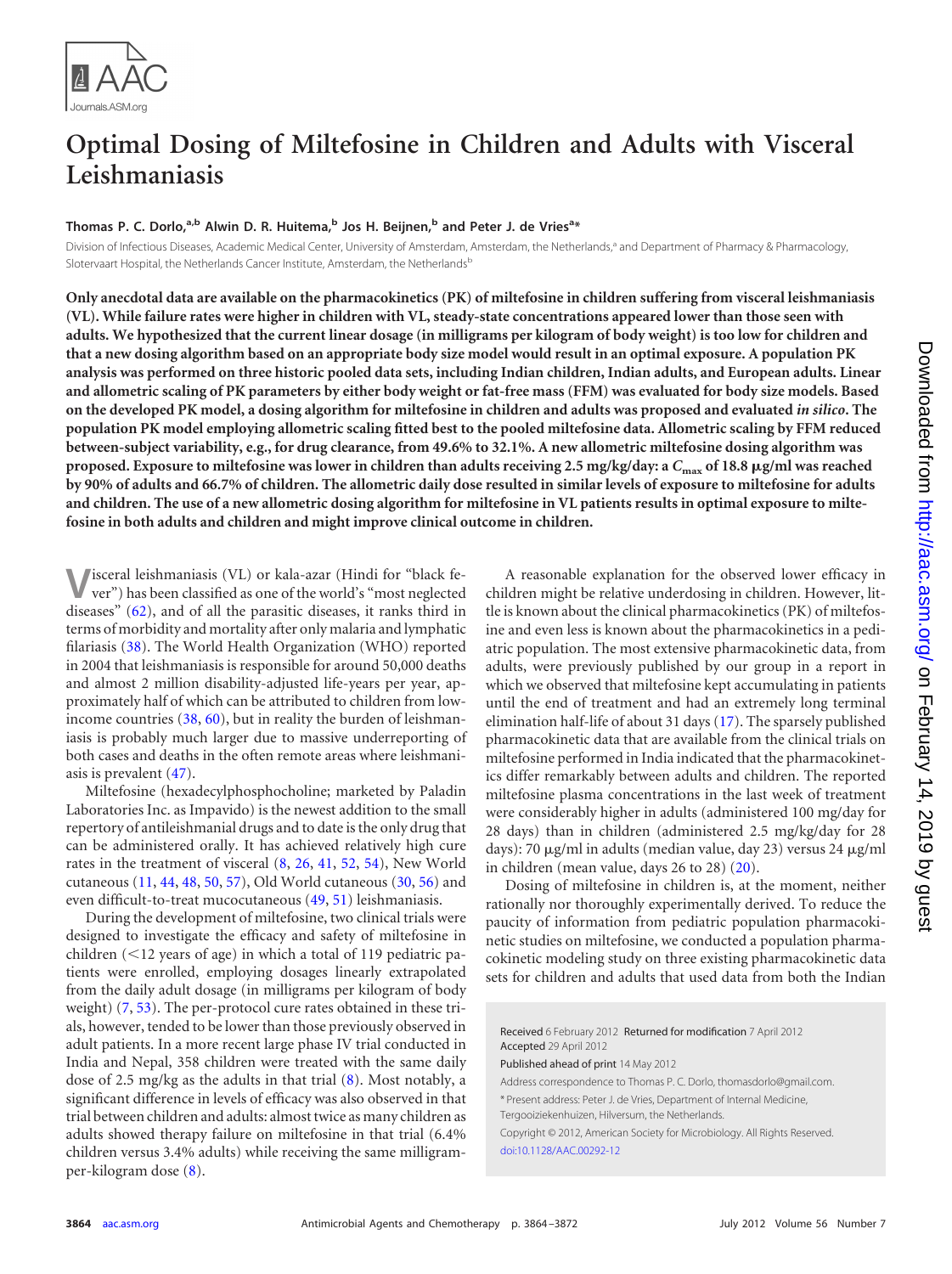subcontinent and Europe. Our objective was to identify and evaluate a new dosing algorithm which produces in children a profile of drug exposure similar to that observed in adults suffering from leishmaniasis as a first approach to the establishment of a rational treatment design for miltefosine.

#### **MATERIALS AND METHODS**

**Patient populations and pharmacokinetic data.** Pharmacokinetic data from three different studies and data sets were used: one pediatric study ("Pediatric Indian") [\(53\)](#page-8-14) and one adult study ("Adult Indian") [\(26\)](#page-7-1) with patients with relatively low body weights, both performed in India, and one adult study ("Adult European") [\(17,](#page-7-5) [56\)](#page-8-11) with patients with relatively high body weights, performed in Europe.

In the Pediatric Indian study, miltefosine was orally administered at a dosage of either 1.5 or 2.5 mg/kg of body weight/day for a total of 28 days. Plasma samples were collected on day 2 and days 26, 27, and 28 of treatment [\(53\)](#page-8-14).

The Adult Indian study contained 4 dosing groups, who received miltefosine orally in a dosage regimen of 50 mg/day for 6 weeks, 50 mg/ day for 1 week plus 3 weeks of 100 mg/day, 100 mg/day for 4 weeks, or 100 mg/day for 1 week plus 3 weeks of 150 mg/day, as reported previously. Plasma samples were taken predose at various time points during and after treatment. On day 22 of treatment, samples were taken at 0, 2, 4, 6, 8, 12, and 24 h [\(26\)](#page-7-1).

In the Adult European study, miltefosine was orally administered at a dosage of 150 mg/day for a total of 28 days. Plasma samples were taken predose at various time points during and after end of treatment, with a very long follow-up [\(17\)](#page-7-5).

Miltefosine concentrations were determined using validated bioanalytical methods employing liquid chromatography coupled to tandem mass spectrometry (LC-MS/MS). For the Pediatric Indian and Adult Indian studies, a validated quantitative method was used with a lower limit of quantitation (LLOQ) of 5 ng/ml, based on a previously reported method for the structural analog perifosine [\(31\)](#page-7-7). For the Adult European study, a previously reported validated quantitative method was used with an LLOQ of  $4$  ng/ml  $(16)$ .

**Population pharmacokinetic analysis.** All calculations, simulations, and estimations were performed on a dual-core desktop computer running NONMEM VI (level 2.0) [\(6\)](#page-7-9), the R statistical software package (version 2.14; http://cran.r-project.org) [\(43\)](#page-8-15), and Perl-speaks-NONMEM (PsN, version 2.3.1; http://psn.sourceforge.net) [\(32,](#page-7-10) [33\)](#page-7-11). Pirana (version 2.4; an interface to NONMEM, PsN, and our cluster; http: //www.pirana-software.com) was used for run deployment and analysis [\(29\)](#page-7-12). Xpose (version 4.0; http://xpose.sourceforge.net) [\(27\)](#page-7-13), an R-based model building aid, was used for graphical model evaluation.

The first-order conditional estimation procedure with interaction between between-subject variability and residual error components was used throughout. The minimal value of the objective function (equal to minus twice the log likelihood) provided by NONMEM was used as a goodness-of-fit characteristic, in addition to comparisons of, e.g., parameter values and standard errors of parameter estimates. Furthermore, performance of the models was assessed via goodness-of-fit plots using Xpose and Pirana.

**(i) Structural pharmacokinetic model.** An open two-compartment model with first-order absorption and linear elimination from the central compartment had previously been developed on the Adult European data set [\(17\)](#page-7-5). Absorption rate  $(k_a)$ , clearance (elimination clearance [CL] and intercompartmental clearance [Q]), and volume of distribution (central volume of distribution  $[V_2]$  and peripheral volume of distribution  $[V_3]$ ) were the primary pharmacokinetic parameters estimated. Secondary parameters, such as elimination half-life, were calculated from these primary parameters. Bioavailability (*F*) was unknown, and therefore, parameters were estimated relative to the bioavailability (CL/*F*, *V*/*F*, etc.). Betweensubject variability in the pharmacokinetic parameters was estimated with an exponential model. Residual variability was modeled with a proportional error model with separate estimates for each of the three different data sets (Pediatric Indian, Adult Indian, Adult European), since these data sets were obtained from three distinct clinical trials, with different populations and different analytical methods.

**(ii) Body size models and descriptors.** Several body size descriptors and body size models were considered to account for the effect of body size on the pharmacokinetics of miltefosine.

Fat-free mass (FFM) in kilograms was estimated from total body weight (WT) in kilograms, height (H) in meters, and weight for height standard (WHS) in kilograms per square meter as follows [\(25\)](#page-7-14):

$$
\text{FFM} = \text{WHS}_{\text{max}} \times \text{H}^2 \times \left(\frac{\text{WT}}{\text{WHS}_{50} \times \text{H}^2 + \text{WT}}\right) \tag{1}
$$

where WHS<sub>max</sub> is 42.92 or 37.99 kg/m<sup>2</sup> and WHS<sub>50</sub> is 30.93 or 35.98 kg/m<sup>2</sup> for males or females, respectively [\(25\)](#page-7-14).

To investigate the effect of size, different models were evaluated where parameters were scaled linearly by either WT (equation 2) or FFM (equation 3) or scaled allometrically by WT (equation 4) or FFM (equation 5). For example, for drug clearance, the following equations were used:

$$
CL/F_i = \theta_1 \times \left[\frac{WT_i}{WT_{std}}\right] \times \exp(\eta_i)
$$
 (2)

$$
CL/F_i = \theta_1 \times \left[ \frac{FFM_i}{FFM_{std}} \right] \times \exp(\eta_i)
$$
 (3)

$$
CL/F_i = \theta_1 \times \left[\frac{WT_i}{WT_{std}}\right]^{PWR} \times \exp(\eta_i)
$$
 (4)

$$
CL/F_i = \theta_1 \times \left[ \frac{FFM_i}{FFM_{std}} \right]^{PWR} \times \exp(\eta_i)
$$
 (5)

where  $CL/F_i$  represents the clearance of the i-th individual,  $\theta_1$  represents the typical value of clearance,  $\eta_i$  represents the between-subject random effect with a mean of 0 and a variance of  $\omega^2$ , WT<sub>*i*</sub> represents the body weight of the i-th individual,  $\mathrm{WT}_{\mathrm{std}}$  is a standard body weight (set at 60 kg), FFM*<sup>i</sup>* represents the calculated fat-free body mass (see Eq. 1) of the i-th individual, FFM<sub>std</sub> represents a standard fat-free body mass (set at 53 kg), and PWR represents the allometric power exponent. For clearance, the allometric PWR value was fixed at 0.75, and for volume of distribution, the value was fixed at 1.0, based on the biological principles that support these values  $(2, 3, 22, 58)$  $(2, 3, 22, 58)$  $(2, 3, 22, 58)$  $(2, 3, 22, 58)$  $(2, 3, 22, 58)$  $(2, 3, 22, 58)$  $(2, 3, 22, 58)$ .

The ability of the body size models to reduce the unexplained between-subject variability and to improve the goodness-of-fit of the model  $(\Delta$ OFV, difference in objective function value) was assessed. A visual predictive check (VPC) was used to assess the predictive performance of the models [\(28\)](#page-7-18).

**Development and evaluation of a new dosing algorithm.** Based on the body size model which best described and fitted the pharmacokinetic data, a maintenance dose algorithm was developed incorporating the most appropriate body size model and descriptor.

This new dosing algorithm was evaluated by simulating pharmacokinetic curves for pediatric patients ( $n = 1,000$  individuals) and adult patients ( $n = 1,000$  individuals) with the same anthropometric properties as the subjects in the original Pediatric Indian trial and the Adult Indian trial, respectively. Final typical pharmacokinetic parameter and covariance estimates from the previous population pharmacokinetic analysis were used in the Monte Carlo simulations. Systemic drug exposures were compared between children and adults receiving the currently used 2.5-mg/kg/day dosage or a dose according to the dosing algorithm proposed here, both for a total of 28 days. All body sizes were assigned randomly from a lognormal distribution taken from the original studies, and dosages were calculated from the simulated body sizes and were rounded to the nearest 10 mg (the smallest commercially available capsule of miltefosine). The simulation, thus, was consistent with the process of dosing as it should occur at the bedside. Systemic exposure to miltefosine was assessed through prediction plots, while the values for miltefosine plasma concen-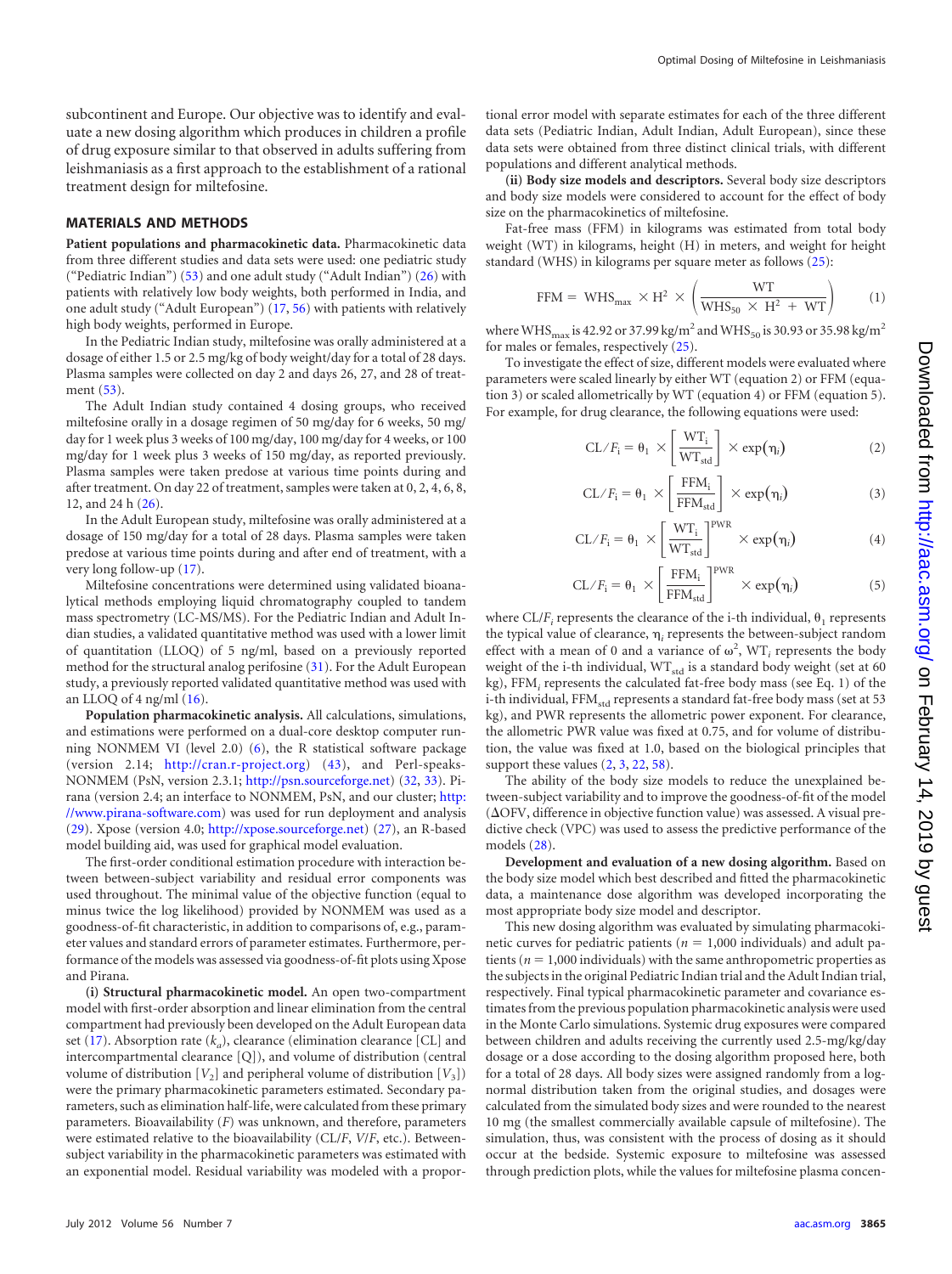|                                        | Value for study group <sup>a</sup> |                            |                              |  |  |  |  |
|----------------------------------------|------------------------------------|----------------------------|------------------------------|--|--|--|--|
| Parameter                              | Pediatric Indian<br>$(n = 53)$     | Adult Indian<br>$(n = 26)$ | Adult European<br>$(n = 17)$ |  |  |  |  |
| Indication                             | VI.                                | VI.                        | CL.                          |  |  |  |  |
| Ethnicity                              | Indian                             | Indian                     | Caucasian                    |  |  |  |  |
| No. of patients                        | 39 [23/16]                         | 40 $[30/10]$               | $31$ [ $30/1$ ]              |  |  |  |  |
| [no. male/no. female]                  |                                    |                            |                              |  |  |  |  |
| Age $(yr)$                             | $7(3-11)$                          | $18.5(12-50)$              | $24(19-49)$                  |  |  |  |  |
| Height (cm)                            | $108(80-135)$                      | $152.5(108-180)$           | 184 (175-200)                |  |  |  |  |
| Body wt (kg)                           | $15(9-23)$                         | $35.5(16-58)$              | $85(70-113)$                 |  |  |  |  |
| Fat-free mass $(\text{kg})^b$          | $13.9(8.58 - 22.6)$                | $31.6(15.4 - 49.3)$        | $64.6(52.9 - 81.2)$          |  |  |  |  |
| Body mass index ( $\text{kg m}^{-2}$ ) | $12.8(9.57 - 15.7)$                | $15.2(11.0-23.2)$          | $25.1(20.0-28.8)$            |  |  |  |  |
| No. of PK measurements <sup>c</sup>    | $4(4-4)$                           | $18(16-19)$                | $11(8-19)$                   |  |  |  |  |

<span id="page-2-0"></span>**TABLE 1** Baseline characteristics of patients in three distinct clinical trials included in the population pharmacokinetic analysis

*<sup>a</sup>* All values are median values (range) unless stated otherwise. CL, cutaneous

leishmaniasis; VL, visceral leishmaniasis; PK, pharmacokinetic.

 *Fat-free mass was calculated by the formula of Janmahasatian et al.*  $(25)$ *.* 

*<sup>c</sup>* Data represent measurements after start of treatment, per patient.

tration at the end of treatment  $(C_{\rm EOT})$  and area under the plasma concentration-time curve from zero to end of treatment  $(AUC_{0-EOT})$  were compared between children and adults, and between the two dose regimens.

#### **RESULTS**

**Demographics.** In [Table 1,](#page-2-0) the characteristics of the patients in the three studies are summarized. See "Patient populations and pharmacokinetic data" in Materials and Methods for references of the studies and an overview of the exact designations used here to refer to each study. [Table 1](#page-2-0) shows that both the adult and pediatric Indian patients were smaller and had a much lower relative fat mass than the adult European patients. The estimated ratio of fat-free mass to total body weight was around 95% for the Indian children and around 90% for Indian adults, while for the European adults this value was around 75%. The Indian adult patients were also younger (minimum age of 12 years) than the European adult patients [\(Table 1\)](#page-2-0).

**Population pharmacokinetic analysis.** The observed miltefosine plasma concentration-versus-time data that were used in the population analysis are shown in [Fig. 1,](#page-3-0) stratified by the different dosing regimens in the three distinct clinical studies. Of a total of 1,196 observations, only one sample was below the LLOQ, and that sample was ignored in the analysis.

The base model (equation 2) with linear scaling by WT was successfully fitted to the pooled miltefosine pharmacokinetic data. The model with pharmacokinetic parameters scaled linearly by FFM (equation 3) performed better in terms of relative change in objective function value ( $\Delta$ OFV) and reduction of between-subject variability than the linear model scaled by WT (equation 2) (see [Table 2\)](#page-4-0). However, both allometrically scaled models (equations 4 and 5) did perform much better than both the linear models (equations 2 and 3): the allometric scaling reduced the between-subject variability of both clearance (CL) and central volume of distribution  $(V_2)$  compared to the linear models and had a better goodness-of-fit to the data (the OFV decreased by 31.4). Allometric scaling by FFM reduced the between-subject variability by 35.3% for CL (from 49.6% to 32.1%; [Table 2\)](#page-4-0) and by 20.2% for *V*<sub>2</sub> (from 42.7% to 34.1%; [Table 2\)](#page-4-0), thereby adding explanatory power to the model. The estimation of the allometric power exponent for CL yielded a value of 0.667, with the value for *V*<sub>2</sub> fixed to 1. However, in comparison to using a fixed value for CL of 0.75, there was only a very slight decrease in both OFV  $(-1.2)$ 

 $\Delta$ OFV) and between-subject variabilities of CL (29.4% versus 32.1%) and  $V<sub>2</sub>$  (33.2% versus 34.1%) and thus little improvement of model fit. Given the body of knowledge on the biological principles behind the allometric power exponents, the fixed values of 0.75 for CL and 1 for  $V_2$  were therefore preferred in the final model. Conventional goodness-of-fit plots (observed versus individual and model-predicted concentrations, conditional weighted residuals versus time and model-predicted concentrations) did not show any obvious trends, indicating that the model fit was adequate (plots not shown).

[Figure 1](#page-3-0) shows the VPC of the final model with allometric scaling by FFM plotted over the observed values. The VPC indicated a sufficiently predictive performance of the two-compartment model for the two dosing regimens in the Pediatric Indian study, the four regimens in the Adult Indian study, and the single regimen in the Adult European study. [Table 3](#page-4-1) shows the final parameter estimates of the model with allometric scaling by FFM.

Residual variability was estimated separately for the three different studies and appeared to be higher in the Pediatric Indian study (54.5%) than in both adult studies (34.3% and 34.8% for the Adult Indian and European study, respectively), which is also illustrated by the variability of observed values depicted in [Fig. 1.](#page-3-0) The individual parameter estimates were used to calculate the elimination half-lives for the pediatric Indian population, the adult Indian population, and the adult European population. The typical initial elimination half-lives were estimated to be 4.99, 5.86, and 7.18 days for the Pediatric Indian, Adult Indian, and Adult European studies, respectively, while the values determined for the typical terminal elimination half-life were similar for all three study populations and were estimated at 35.5 days.

**Development and evaluation of a new dose algorithm.** The final population pharmacokinetic model with allometric scaling by FFM which best fitted the data was used to perform Monte Carlo simulations. Following from this, an allometric maintenance dose was adapted from the adult "standard" dose, resulting in the following allometric dose algorithm:

$$
Dose_{\text{allowetric}} = Dose_{\text{std}} \times \left[ \frac{\text{FFM}_i}{\text{FFM}_{\text{std}}} \right]^{0.75} \tag{6}
$$

where standard FFM is set at 53 kg and the standard dose is 150 mg, which is the maximal tolerable daily dose in adults. This allometric dose algorithm was transformed to a dosing table [\(Table 4\)](#page-5-0) according to body weight and height and the resulting FFM according to equation 1. The dose was rounded to the nearest 10 mg, based on the smallest available miltefosine capsules.

Pharmacokinetic curves were simulated for (i) 1,000 Indian adults receiving 2.5 mg/kg/day of miltefosine, (ii) 1,000 Indian children receiving 2.5 mg/kg/day, (iii) 1,000 Indian adults receiving a new allometric dose [\(Table 4\)](#page-5-0), and (iv) 1,000 Indian children receiving the new allometric dose [\(Table 4\)](#page-5-0), all with the same means and variances of body weights as the subjects in the respective original trials included in the population pharmacokinetic analysis but with their own estimates of between-subject variability. The prediction intervals and predicted median concentrations resulting from these simulations [\(Fig. 2\)](#page-6-0) clearly demonstrate the discrepancy in exposure between children and adults administered the same linear dose (2.5 mg/kg/day). Consistent with the results from the population pharmacokinetic analysis, that dose led to underexposure to miltefosine in children compared to adults, as both median values and 90% prediction interval bound-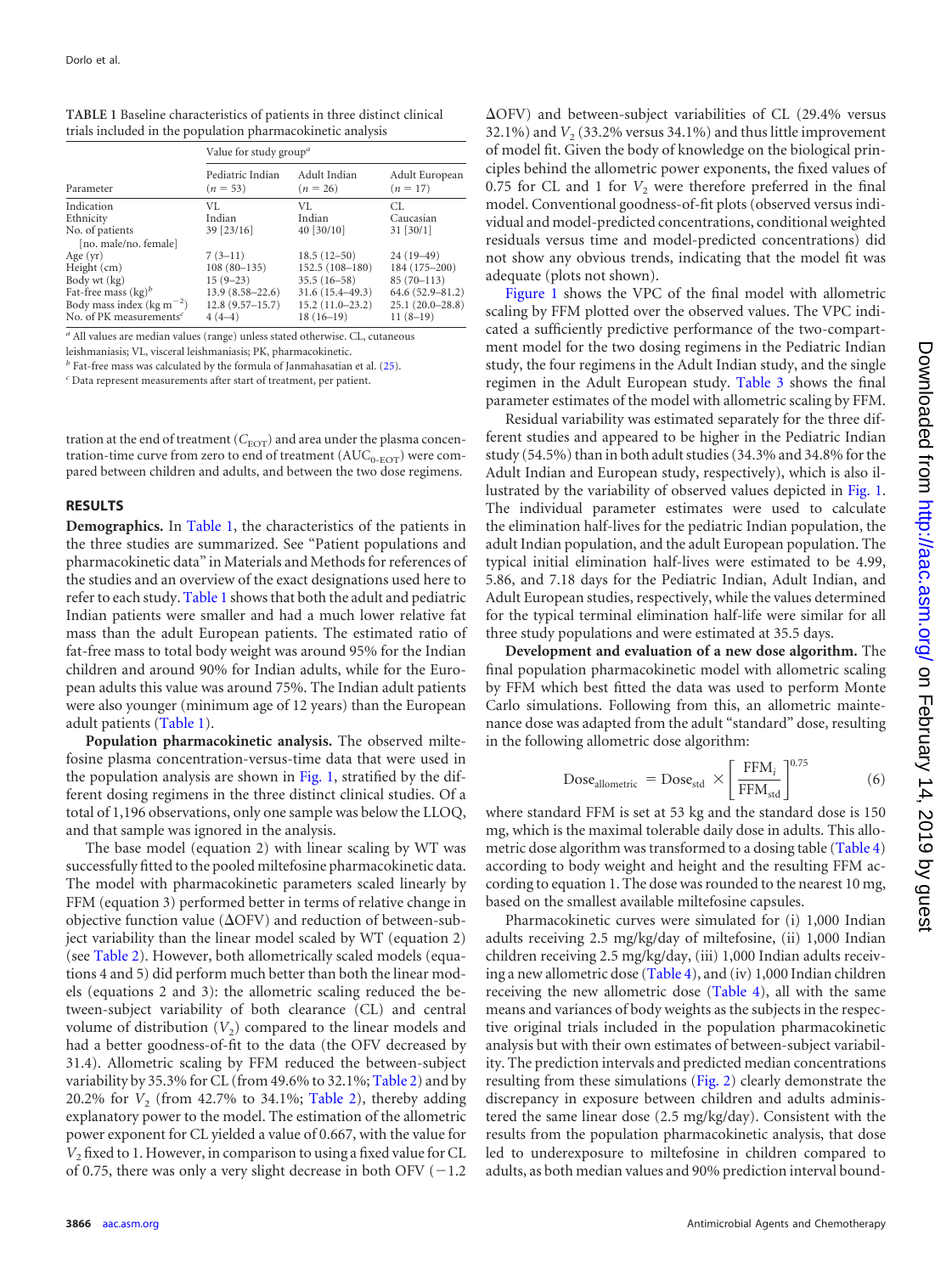

<span id="page-3-0"></span>**FIG 1** Visual predictive checks for the population pharmacokinetic model employing allometric scaling based on fat-free mass. The dots represent the observed concentrations, the black line indicates the median observed concentration, and the dotted lines show the 5th and 95th percentiles of the observations (indicating the 90% observation interval). The dark gray line indicates the median predicted concentration from 1,000 simulated individuals, and the gray area shows the 90% prediction interval of the model predicted values. The plots are stratified for each different dosing regimen that was used in the respective clinical trials (Adult Indian study, 4 regimens, plots A to D; Pediatric Indian study, 2 regimens, plots E and F; Adult European study, 1 regimen, plot G).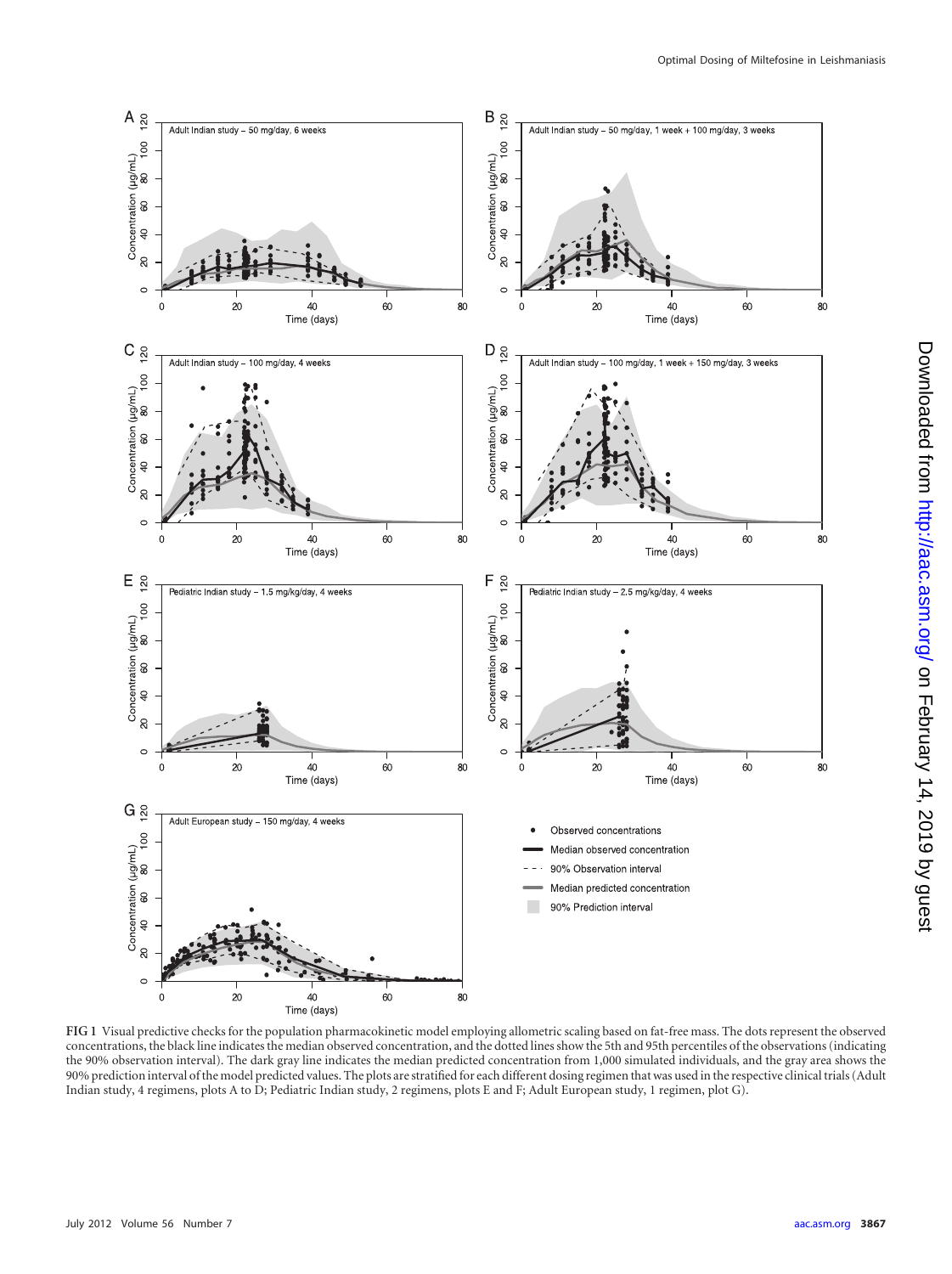<span id="page-4-0"></span>**TABLE 2** Comparison of the performances of miltefosine population pharmacokinetic models: differences in objective function values and relative between-subject variabilities

|                                  | Corresponding  |                           | % BSV<br>[relative % change] <sup>b</sup> |                |  |  |
|----------------------------------|----------------|---------------------------|-------------------------------------------|----------------|--|--|
| Model                            | equation       | $\Delta$ OFV <sup>a</sup> | $CI$ $/F$                                 | $V_{\gamma}/F$ |  |  |
| 1 (linear scaling by WT)         | $\mathfrak{D}$ | $\theta$                  | 49.6 [0]                                  | $42.7$ [0]     |  |  |
| 2 (linear scaling by FFM)        | 3              | $-22.7$                   | 42.8 $[-13.8]$                            | $37.4$ [-12.3] |  |  |
| 3 (allometric scaling by<br>WT)  | 4              | $-42.0$                   | $35.1$ [-29.3]                            | $37.7$ [-11.7] |  |  |
| 4 (allometric scaling by<br>FFM) | 5              | $-63.9$                   | $32.1$ [-35.3]                            | $34.1$ [-20.2] |  |  |

<sup>a</sup>  $\triangle$ OFV (difference in objective function value) was calculated as ([OFV model value] [OFV model 1 value]), where model 1 was used as the base model. A negative  $\Delta$ OFV indicates a better fit of the model.

*<sup>b</sup>* Between-subject variability (BSV) was calculated using the between-subject variance  $(\omega^2)$ . BSV values from the base model (model 1) were used as reference values to calculate percent change between the models of the respective parameters.

aries were lower in children. Conversely, the proposed allometric dose led to comparable miltefosine exposures in children and adults [\(Fig. 2\)](#page-6-0). This is corroborated by the relative probability of reaching a minimal miltefosine exposure. An  $\text{AUC}_{0\text{-EOT}}$  value of 412 µg/ml/day or higher was achieved by 90% of adults receiving 2.5 mg/kg/day, while only 71.4% of children on this dose reached this level of exposure [\(Fig. 3\)](#page-6-1). In contrast, 95.6% and 97.3% of the adults and children, respectively, receiving the allometric dose proposed here reached this minimal target value of exposure [\(Fig.](#page-6-1) [3\)](#page-6-1). Comparison of the miltefosine C<sub>EOT</sub> data shows similar results [\(Fig. 3\)](#page-6-1). When administered the linear (milligrams per kilogram) dose, only 66.7% of children reached the *C*<sub>EOT</sub> that was reached by 90% of adults (18.8  $\mu$ g/ml), while the allometric dose led to comparable proportions of both children and adults reaching this concentration (95.7% and 96.6%, respectively, above the target concentration).

#### **DISCUSSION**

The presented population pharmacokinetic model for miltefosine adequately predicts miltefosine exposure in Indian children, Indian adults, and European adults. The differences in body dimensions between these highly heterogeneous populations were high, with respective median body weights of 15, 35.5, and 85 kg. The differences in pharmacokinetics could best be explained with allometric scaling by FFM. This body size descriptor was found to be the best related to drug clearance and volume of distribution. Following from this, a new dose algorithm was developed, resulting in similar levels of systemic exposure to miltefosine between Indian children and Indian adults.

The treatment of VL patients has improved over the past years, as the international scientific attention has increased and several not-for-profit organizations have made it a priority to develop new chemical entities, drugs, and combination treatments for this fatal neglected disease [\(10,](#page-7-19) [13,](#page-7-20) [24,](#page-7-21) [61\)](#page-8-17). Unfortunately, the currently available drugs for treatment of VL featured several lacunas during their development, which may have been in part due to the difficulty of performing clinical trials in the resource-limited settings where VL is present. For miltefosine, for example, the pharmacokinetic studies during the clinical development were inadequate and have remained largely unpublished. Although significant deviations in drug accumulation were detected in comparisons between children and adults, no further research was

<span id="page-4-1"></span>

| TABLE 3 Final parameter estimates from the population          |  |
|----------------------------------------------------------------|--|
| pharmacokinetic model with allometric scaling by fat-free mass |  |

| Parameter                                             | Estimate<br>(relative SE [%]) | % between-<br>subject variability<br>(relative SE [%]) |
|-------------------------------------------------------|-------------------------------|--------------------------------------------------------|
| Absorption rate $(k_a)$ (h <sup>-1</sup> )            | 0.416(11.5)                   | 18.2(115.5)                                            |
| Clearance (CL/F) (liters/day/53 kg FFM <sup>a</sup> ) | 3.99 $(3.5)^c$                | 32.1(18.4)                                             |
| Volume of central compartment $(V2/F)$                | 40.1 $(4.5)^c$                | 34.1 (27.3)                                            |
| (liters/53 kg FFM)                                    |                               |                                                        |
| Intercompartmental clearance (Q/F)                    | 0.0347(18.3)                  | $NE^b$                                                 |
| (liters/day)                                          |                               |                                                        |
| Volume of peripheral compartment                      | 1.75(8.2)                     | NE                                                     |
| $(V3/F)$ (liters)                                     |                               |                                                        |
| Residual variability, Pediatric Indian study (%)      | 54.5(5.5)                     | <b>NE</b>                                              |
| Residual variability, Adult Indian study (%)          | 34.3(3.7)                     | NE                                                     |
| Residual variability, Adult European study (%)        | 34.8(6.9)                     | NE                                                     |
|                                                       |                               |                                                        |

*<sup>a</sup>* FFM, fat-free mass.

*<sup>b</sup>* NE, not estimated.

*<sup>c</sup>* Estimate is given for a standardized fat-free mass of 53 kg. Between-subject variabilities in CL/*F* and  $V_2$ /*F* correlated with a correlation coefficient of 0.92.

done on dosage requirements and pharmacokinetic-pharmacodynamic relationships in children [\(20,](#page-7-6) [53\)](#page-8-14). The first pediatric studies with miltefosine, however, already indicated differences in efficacy between children and adults. These pediatric trials employed dosages linearly extrapolated from the "milligram per kilogram" adult dose. In the phase I-phase II dose-finding study, 21 patients were treated with 1.5 mg/kg/day and 18 patients with 2.5 mg/kg/day of miltefosine for a total of 28 days. The per-protocol cure rates in both treatment groups were lower than was previously observed in adult patients receiving 2.5 mg/kg/day (90% and 88%, respectively, versus 97%) [\(7,](#page-7-4) [26,](#page-7-1) [53,](#page-8-14) [54\)](#page-8-6). This difference in efficacy was confirmed in a large phase IV trial, where twice as many children as adults failed cure while receiving the same 2.5 mg/kg dose [\(8\)](#page-7-0). The milligram-per-kilogram dosing of miltefosine can be regarded as biologically inappropriate for scaling over a wider range of body weights, as it apparently does not result in similar levels of efficacy and systemic exposure to miltefosine [\(21\)](#page-7-22).

It is scientifically widely accepted that the relationship between size and metabolic functions (such as drug clearance) in organisms can appropriately be scaled by an allometric power model [\(45,](#page-8-18) [58,](#page-8-16) [59\)](#page-8-19). Such allometric models have been widely used to investigate and explain the effect of size on the pharmacokinetics of a variety of compounds, including analgesics and antimicrobial agents [\(2](#page-7-15)[–4,](#page-7-23) [9,](#page-7-24) [23,](#page-7-25) [40\)](#page-8-20), and the results imply that the metabolism of these drugs is not linearly related to changes in size. Notwithstanding the fact that the value of the allometric power exponent remains a point of discussion [\(36\)](#page-8-21), in this study, fixed values of 0.75 for clearance and 1 for volume of distribution were chosen based on the biological principles that support these values [\(2,](#page-7-15) [45,](#page-8-18) [58\)](#page-8-16). Moreover, estimating the allometric power exponent for clearance of miltefosine improved only marginally the performance of the model. In this study, we showed that allometric scaling of clearance and central volume of distribution for miltefosine also resulted in adequate fit of a population pharmacokinetic model to data from pediatric and adult patients with very diverse body weights.

During model development, we also considered the application of allometric scaling of the peripheral volume of distribution and intercompartmental clearance; however, we have chosen not to incorporate this due to the peculiar distribution pattern of miltefosine. Miltefosine is amphipathic and structurally similar to membrane lipids. Incorporation of miltefosine in cell membranes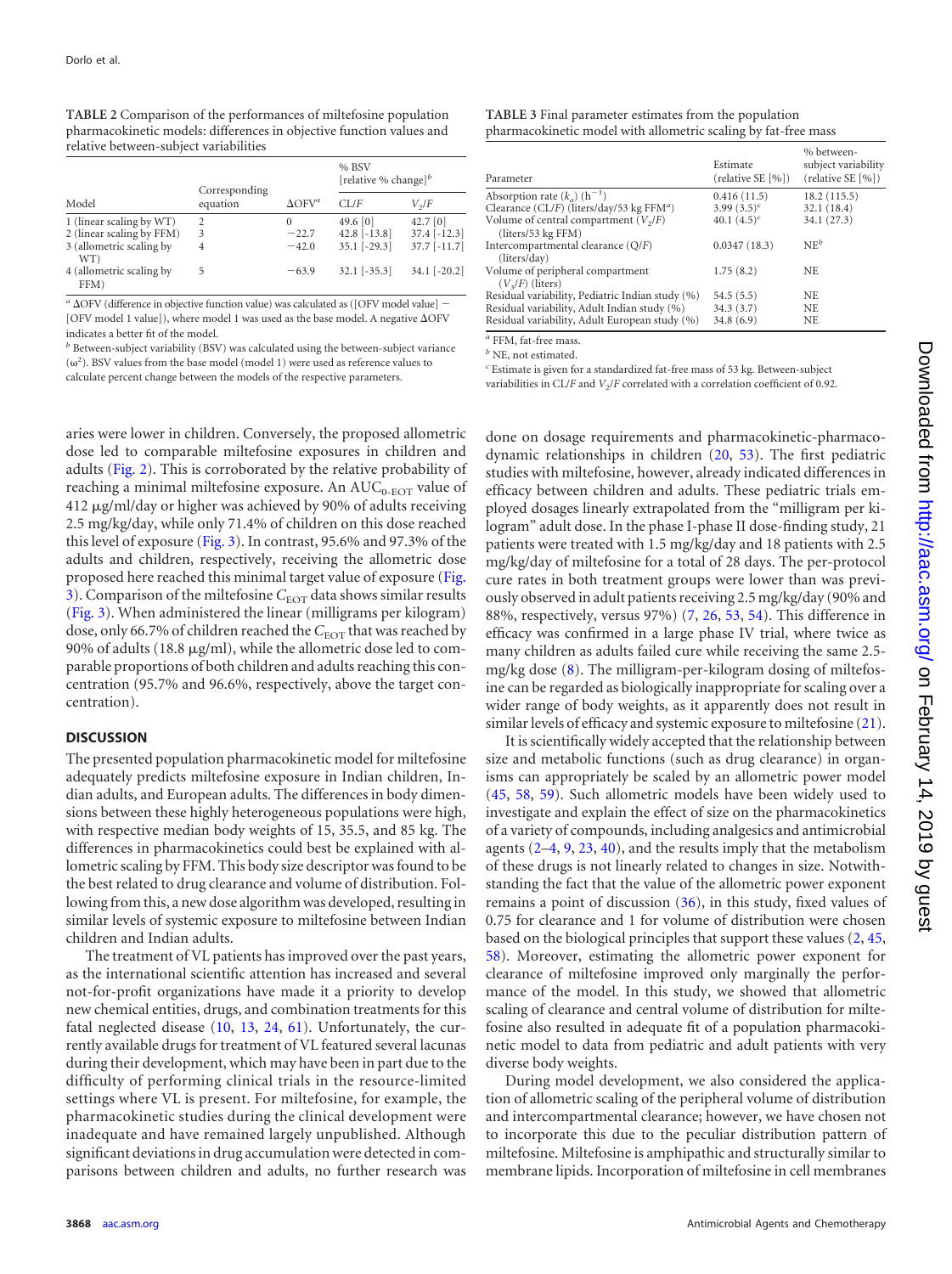|             |        | Total daily allometric miltefosine dose (mg) for patient of indicated height (cm) <sup>a</sup> |    |    |        |        |     |     |     |     |         |         |
|-------------|--------|------------------------------------------------------------------------------------------------|----|----|--------|--------|-----|-----|-----|-----|---------|---------|
| Weight (kg) | 60     | 70                                                                                             | 80 | 90 | 100    | 110    | 120 | 130 | 140 | 150 | 175     | 200     |
| Males       |        |                                                                                                |    |    |        |        |     |     |     |     |         |         |
| 9           | 30     | 40                                                                                             | 40 | 40 | 40     |        |     |     |     |     |         |         |
| 12          | $40\,$ | 40                                                                                             | 40 | 50 | 50     | 50     |     |     |     |     |         |         |
| 15          |        | 40                                                                                             | 50 | 50 | 60     | 60     | 60  |     |     |     |         |         |
| 20          |        |                                                                                                | 50 | 60 | 60     | 70     | 70  | 70  |     |     |         |         |
| 25          |        |                                                                                                |    | 60 | 70     | 70     | 80  | 80  | 80  |     |         |         |
| 30          |        |                                                                                                |    |    | $80\,$ | 80     | 90  | 90  | 90  | 100 |         |         |
| 35          |        |                                                                                                |    |    | $80\,$ | 90     | 90  | 100 | 100 | 100 | 110     |         |
| $40\,$      |        |                                                                                                |    |    | $80\,$ | 90     | 100 | 100 | 110 | 110 | 120     | 130     |
| 45          |        |                                                                                                |    |    | 90     | 90     | 100 | 110 | 110 | 120 | 130     | 130     |
| 50          |        |                                                                                                |    |    | 90     | 100    | 100 | 110 | 120 | 120 | 130     | 140     |
| 55          |        |                                                                                                |    |    | 90     | 100    | 110 | 120 | 120 | 130 | 140     | 150     |
| 60          |        |                                                                                                |    |    | 90     | 100    | 110 | 120 | 130 | 130 | 150     | $150^b$ |
| 65          |        |                                                                                                |    |    | 100    | 110    | 110 | 120 | 130 | 140 | 150     | $150^b$ |
| 75          |        |                                                                                                |    |    | 100    | 110    | 120 | 130 | 140 | 140 | $150^b$ | $150^b$ |
| 85          |        |                                                                                                |    |    | 100    | 110    | 120 | 130 | 140 | 150 | $150^b$ | $150^b$ |
| Females     |        |                                                                                                |    |    |        |        |     |     |     |     |         |         |
| 9           | 30     | 30                                                                                             | 30 | 30 | 30     |        |     |     |     |     |         |         |
| 12          | 30     | 30                                                                                             | 40 | 40 | 40     | $40\,$ |     |     |     |     |         |         |
| 15          |        | 40                                                                                             | 40 | 40 | 50     | 50     | 50  |     |     |     |         |         |
| 20          |        |                                                                                                | 50 | 50 | 50     | 60     | 60  | 60  |     |     |         |         |
| 25          |        |                                                                                                |    | 60 | 60     | 60     | 70  | 70  | 70  |     |         |         |
| 30          |        |                                                                                                |    | 60 | 60     | $70\,$ | 70  | 80  | 80  | 80  |         |         |
| 35          |        |                                                                                                |    | 60 | 70     | $70\,$ | 80  | 80  | 80  | 90  | 90      |         |
| $40\,$      |        |                                                                                                |    | 70 | 70     | 80     | 80  | 90  | 90  | 90  | 100     | 110     |
| 45          |        |                                                                                                |    | 70 | $80\,$ | $80\,$ | 90  | 90  | 100 | 100 | 110     | 110     |
| 50          |        |                                                                                                |    | 70 | $80\,$ | 80     | 90  | 100 | 100 | 100 | 110     | 120     |
| 55          |        |                                                                                                |    | 70 | 80     | 90     | 90  | 100 | 100 | 110 | 120     | 130     |
| 60          |        |                                                                                                |    | 70 | 80     | 90     | 100 | 100 | 110 | 110 | 120     | 130     |
| 65          |        |                                                                                                |    | 80 | $80\,$ | 90     | 100 | 110 | 110 | 120 | 130     | 140     |
| 75          |        |                                                                                                |    | 80 | 90     | 100    | 100 | 110 | 120 | 120 | 140     | 150     |
| 85          |        |                                                                                                |    | 80 | 90     | 100    | 110 | 120 | 120 | 130 | 150     | $150^b$ |

<span id="page-5-0"></span>**TABLE 4** Daily allometric miltefosine dose for males and females based on fat-free mass

*<sup>a</sup>* The total daily dose was calculated with equation 6 and rounded to the nearest 10 mg (smallest available capsule). To reduce the risk of gastrointestinal side effects upon intake, daily doses are best divided into three and given with 8-h intervals between doses.

*<sup>b</sup>* A dose of 150 mg is currently considered to be the maximal tolerable dose that can be administered on a daily basis to a patient.

has been demonstrated *in vitro* [\(39,](#page-8-22) [42,](#page-8-23) [55\)](#page-8-24) and would explain the extremely slow uptake and release from the (small) peripheral compartment. Therefore, we expect that a relationship between these peripheral distribution parameters and measures of body size is unlikely and not well supported. When applied in our pharmacokinetic model, allometric scaling resulted in a small and probably not very relevant decrease in goodness of fit. More importantly, the results of the simulation study were not altered (data not shown). Ultimately, we have chosen not to incorporate allometric scaling for these distribution parameters.

Not only total body weights but also the relative contributions of fat to WT were very different between the Indian children, Indian adults, and European adults included in our analysis. Allometric scaling by FFM reduced the interindividual differences in clearance more than allometric scaling by WT [\(Table 2\)](#page-4-0). Fat contributes very little to the metabolic capacity of the body; thus, FFM might be the best descriptor for size in allometric models, certainly when there is a high variability in leanness between patients [\(2\)](#page-7-15). On the other hand, miltefosine is a relatively lipophilic compound and, at least in rats, there is distribution of miltefosine in fat tissue to a small degree [\(37\)](#page-8-25). Nevertheless, allometric scaling by FFM

also reduced between-subject variability of the central volume of distribution more than any other scaling method [\(Table 2\)](#page-4-0), including when, e.g., clearance was scaled by FFM and volume of distribution by WT (data not shown). Another alternative approach to assess the influence of the relative contribution of fat to body size on the pharmacokinetic parameters would be the estimation of normal fat mass (NFM) per individual parameter as a body size descriptor, using a parameter-specific fat factor (Ffat<sub>p</sub>) which accounts for different contributions of fat mass, as described previously by Anderson and Holford  $(5)$ :

$$
NFMP = FFM + FfatP × (WT - FFM)
$$
 (7)

In the present study, Ffat was estimated to be 0 for each parameter (data not shown); thus, FFM alone was the most appropriate body size descriptor. However, in other cases the use of NFM would allow for a continuous parameter to distinguish between body size models based on FFM and WT.

The currently recommended milligram-per-kilogram dose resulted in a substantially lower miltefosine exposure in children than in adults, while, on the other hand, the allometric dose led to similar levels of minimal miltefosine exposure in both patient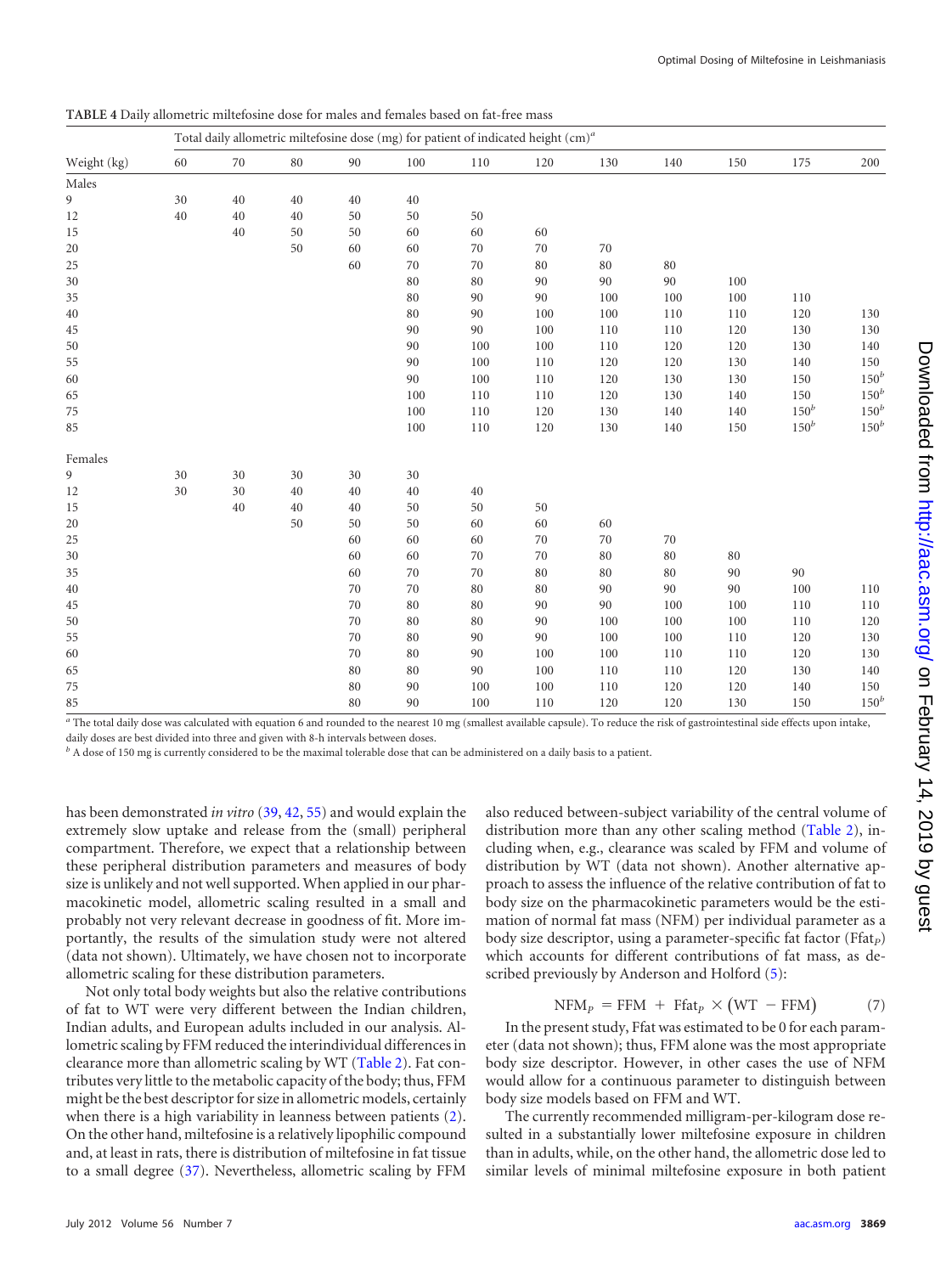

<span id="page-6-0"></span>**FIG 2** Comparison of miltefosine exposure levels in children and adults: predicted miltefosine concentrations following different dosage regimens. (A) Predicted miltefosine concentration-time curves and intervals for the currently recommended linear 2.5-mg/kg/day miltefosine dose for 28 days. (B) Allometric daily miltefosine dose for 28 days proposed here. The areas of data show the 90% prediction intervals (90% PI; 5th and 95th percentiles) for adults (in gray) and children (between thin black lines); the thicker gray and black lines indicate the median predicted concentrations for adults and children, respectively.

groups. The probability of attaining minimal exposure in children similar to the level in adults with the allometric dose proposed here was evaluated, making use of Monte Carlo pharmacokinetic simulations. Monte Carlo pharmacokinetic simulations are a useful approach for the identification of pharmacokinetic-pharmacodynamic breakpoints of, e.g., antibiotics [\(1,](#page-7-27) [12,](#page-7-28) [15,](#page-7-29) [19,](#page-7-30) [34,](#page-7-31) [35,](#page-8-26) [63\)](#page-8-27); however, the MIC values used for antibiotics are difficult to establish for *Leishmania* parasites because of their intracellular nature and the difficulty of drug sensitivity testing [\(14,](#page-7-32) [46\)](#page-8-28). Intracellular concentrations, within the macrophages, to which the *Leishmania* parasites are exposed in these *in vitro* experiments have never been reported and deserve more attention in future experiments. In this study, only miltefosine regimens for monotherapy were evaluated and compared. Nevertheless, relative underexposure to miltefosine of children compared to adults can also be expected when miltefosine is similarly dosed on a milligram-per-kilogram basis for combination therapies.

The allometric dosage algorithm that we advise results in a

higher absolute daily dose in children or adults with very low body weights than the currently advised 2.5-mg/kg dosage. An easy-touse table to be used in clinical practice following from the proposed allometric miltefosine dosing algorithm is presented in [Ta](#page-5-0)[ble 4.](#page-5-0) For the lowest weight category (9 to 12 kg), this would result in a daily absolute amount of miltefosine 1.7 to 1.5 times higher than the current 2.5-mg/kg dose. The main side effects of miltefosine are mild to moderate vomiting and diarrhea, which are related to a direct effect of miltefosine on the gastrointestinal tract upon administration of the miltefosine dose, instead of a systemic effect of the drug. However, to minimize the risk of gastrointestinal side effects, we suggest dividing the dose as much as possible throughout the day, while the current 2.5-mg/kg dosage is often administered as a single daily dose. Intake of (fatty) food concurrently with the administration of the miltefosine dose also minimizes the gastrointestinal side effects during miltefosine administration and is therefore recommended [\(18\)](#page-7-33). Systemic toxic effects of miltefosine are most notably reversible hepatotoxicity and, to a



<span id="page-6-1"></span>**FIG 3** Comparison of miltefosine exposure levels in children and adults: predicted concentration at the end of treatment and the area under the plasma concentration-time curve. These box plots represent distributions of the central miltefosine exposure following from Monte Carlo simulations of 1,000 adults (in gray) and 1,000 children (in white) receiving either the linear miltefosine dose (2.5 mg/kg/day) or the allometric daily miltefosine dose proposed here [\(Table 4](#page-5-0) and equation 6). (A) Concentration at the end of treatment ( $C_{\text{EOT}}$ ). (B) Area under the concentration-time curve from start to end of treatment (AUC<sub>0-EOT</sub>). The pharmacokinetic target to be attained was the minimal adult exposure, set at the value that was attained by 90% of the adults receiving the linear dose (indicated by the dashed line); the percentages above the box plots show the proportions of individuals reaching this target.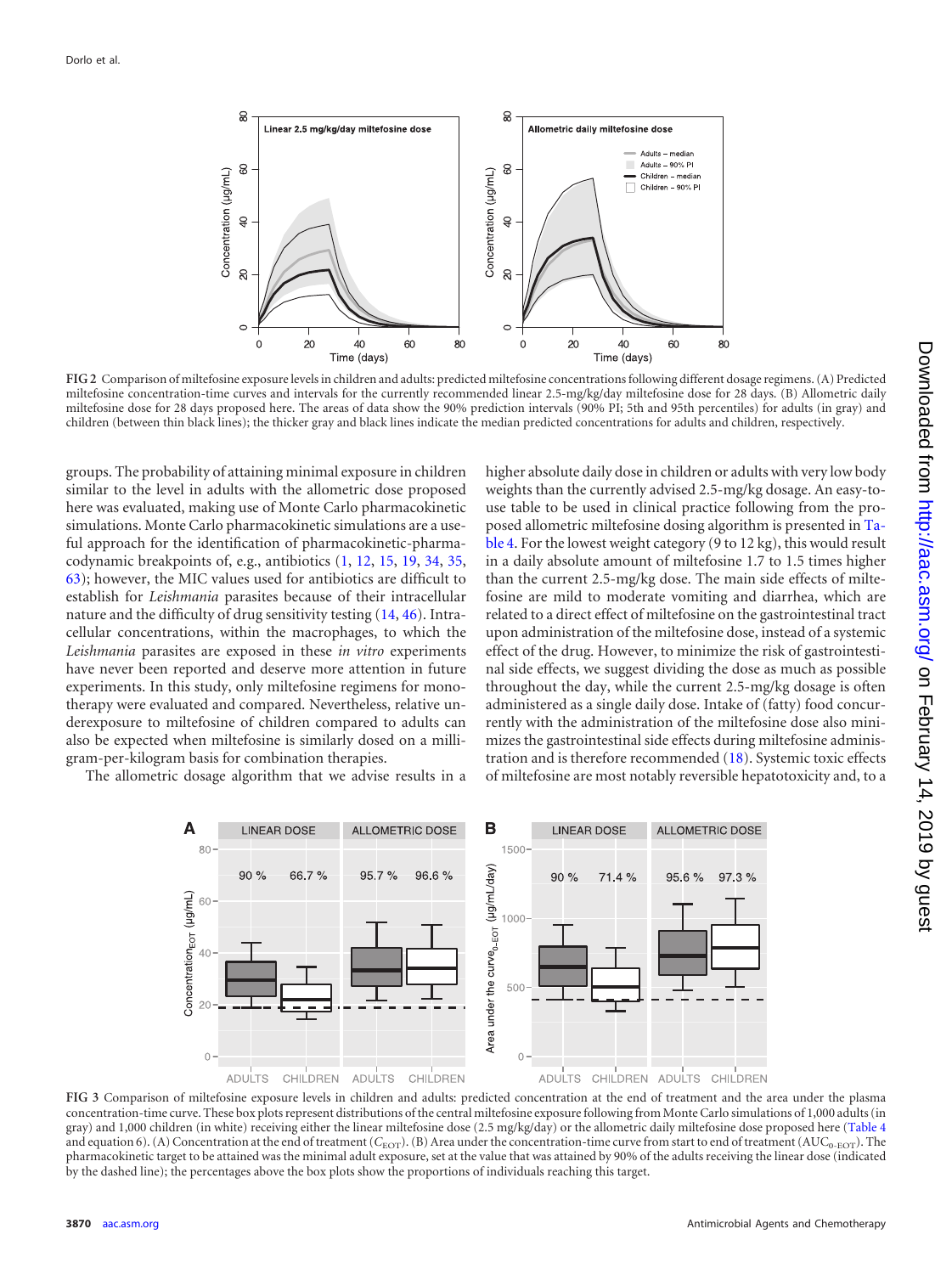<span id="page-7-31"></span>lesser degree, nephrotoxicity [\(8\)](#page-7-0). These drug effects are related to the systemic drug exposure and thus are not thought to differ between lower- and higher-weight categories using the allometric dosing algorithm, since levels of drug exposure in both categories are similar, as shown in this study. In contrast, hepato- and nephrotoxicity seem to be lower in pediatric patients: e.g., in a large phase IV trial, reversible elevation of creatinine was seen in  $\sim$ 20% of the adults (including severe cases with Common Toxicity Criteria-3 increases), while this was observed in only  $\sim$ 10% of the children in the trial (no severe cases) [\(8\)](#page-7-0). This observation is in line with the hypothesis and outcome of our study in that the systemic exposure to miltefosine is lower in children than in adults given the same 2.5-mg/kg daily dosage. It is therefore important to investigate whether this presented optimal allometric dosage of miltefosine improves clinical outcome in children with VL at levels similar to those seen with adult patients. This trial would also reveal whether the higher absolute dose from our allometric dosing algorithm leads to toxicities in the lower body weight categories and whether these toxicities limit the applicability of this dosing algorithm.

In conclusion, the currently applied dose of 2.5 mg/kg/day results in a substantially lower exposure to miltefosine in children than in adults. We recommend employment of an allometric dosing table for miltefosine in the treatment of VL patients, the use of which results in similar levels of exposure to miltefosine for adults and children and might improve clinical outcome in children. An easy-to-use table is available for implementation of this dose in the clinic. More data are urgently needed on the pharmacokinetics of miltefosine in VL, specifically in children, to better define the role and dosing of miltefosine in (combination) therapy regimens and further improve the treatment of this fatal neglected disease.

### **ACKNOWLEDGMENTS**

We thank Paladin Labs Inc. (Montreal, Canada) for making the pharmacokinetic data from the Adult Indian and Pediatric Indian studies available to us for the specific purpose of this study.

We report no conflicts of interest.

We declare that we did not receive any specific funding for this study. Thomas Dorlo was supported by a personal scholarship from the Graduate School of Medical Sciences of the Academic Medical Center, University of Amsterdam.

#### <span id="page-7-27"></span>**REFERENCES**

- 1. **Ambrose PG, et al.** 2009. Use of a clinically derived exposure-response relationship to evaluate potential tigecycline-Enterobacteriaceae susceptibility breakpoints. Diagn. Microbiol. Infect. Dis. **63**:38 – 42.
- <span id="page-7-15"></span>2. **Anderson BJ, Holford NHG.** 2008. Mechanism-based concepts of size and maturity in pharmacokinetics. Annu. Rev. Pharmacol. Toxicol. **48**: 303–332.
- <span id="page-7-16"></span>3. **Anderson BJ, McKee AD, Holford NH.** 1997. Size, myths and the clinical pharmacokinetics of analgesia in paediatric patients. Clin. Pharmacokinet. **33**:313–327.
- <span id="page-7-23"></span>4. **Anderson BJ, Allegaert K, Van den Anker JN, Cossey V, Holford NHG.** 2007. Vancomycin pharmacokinetics in preterm neonates and the prediction of adult clearance. Br. J. Clin. Pharmacol. **63**:75– 84.
- <span id="page-7-26"></span>5. **Anderson BJ, Holford NHG.** 2009. Mechanistic basis of using body size and maturation to predict clearance in humans. Drug Metab. Pharmacokinet. **24**:25–36.
- <span id="page-7-9"></span>6. **Beal SL, Boeckmann AJ, Sheiner LB.** 2006. NONMEM users guides. Icon Development Solutions, Ellicott City, MD.
- <span id="page-7-4"></span>7. **Bhattacharya SK, et al.** 2004. Efficacy and tolerability of miltefosine for childhood visceral leishmaniasis in India. Clin. Infect. Dis. **38**:217–221.
- <span id="page-7-0"></span>8. **Bhattacharya SK, et al.** 2007. Phase 4 trial of miltefosine for the treatment of Indian visceral leishmaniasis. J. Infect. Dis. **196**:591–598.
- <span id="page-7-24"></span>9. **Bulitta JB, et al.** 2011. Comparable population pharmacokinetics and pharmacodynamic breakpoints of cefpirome in cystic fibrosis patients and healthy volunteers. Antimicrob. Agents Chemother. **55**:2927–2936.
- <span id="page-7-19"></span>10. **Chatelain E, Ioset J-R.** 2011. Drug discovery and development for neglected diseases: the DNDi model. Drug Des. Devel. Ther. **5**:175–181.
- <span id="page-7-2"></span>11. **Chrusciak-Talhari A, et al.** 2011. Randomized controlled clinical trial to access efficacy and safety of miltefosine in the treatment of cutaneous leishmaniasis caused by Leishmania (Viannia) guyanensis in Manaus, Brazil. Am. J. Trop. Med. Hyg. **84**:255–260.
- <span id="page-7-28"></span>12. **Courter JD, Kuti JL, Girotto JE, Nicolau DP.** 2009. Optimizing bactericidal exposure for beta-lactams using prolonged and continuous infusions in the pediatric population. Pediatr. Blood Cancer **53**:379 –385.
- <span id="page-7-20"></span>13. **Croft SL, Olliaro P.** 2011. Leishmaniasis chemotherapy— challenges and opportunities. Clin. Microbiol. Infect. **17**:1478 –1483.
- <span id="page-7-32"></span>14. **da Luz RI, Vermeersch M, Dujardin JC, Cos P, Maes L.** 2009. In vitro sensitivity testing of Leishmania clinical field isolates: preconditioning of promastigotes enhances infectivity for macrophage host cells. Antimicrob. Agents Chemother. **53**:5197–5203.
- <span id="page-7-29"></span>15. **Deshpande D, et al.** 2010. Moxifloxacin pharmacokinetics/pharmacodynamics and optimal dose and susceptibility breakpoint identification for treatment of disseminated Mycobacterium avium infection. Antimicrob. Agents Chemother. **54**:2534 –2539.
- <span id="page-7-8"></span>16. **Dorlo TPC, et al.** 2008. Development and validation of a quantitative assay for the measurement of miltefosine in human plasma by liquid chromatography-tandem mass spectrometry. J. Chromatogr. B Analyt. Technol. Biomed. Life Sci. **865**:55– 62.
- <span id="page-7-5"></span>17. **Dorlo TPC, et al.** 2008. Pharmacokinetics of miltefosine in Old World cutaneous leishmaniasis patients. Antimicrob. Agents Chemother. **52**: 2855–2860.
- <span id="page-7-33"></span>18. **Dorlo TPC, et al.** 2011. Dynamics of parasite clearance in cutaneous leishmaniasis patients treated with miltefosine. PLoS Negl. Trop. Dis. **5**:e1436. doi:10.1371/journal.pntd.0001436.
- <span id="page-7-30"></span>19. **Drusano GL, et al.** 2011. Meropenem penetration into epithelial lining fluid in mice and humans and delineation of exposure targets. Antimicrob. Agents Chemother. **55**:3406 –3412.
- <span id="page-7-6"></span>20. **German Drug Registration Authorities.** 2008. Impavido 10/50 mg Kapseln—Fachinformation. German Federal Institute for Drugs and Medical Devices, Bonn, Germany.
- <span id="page-7-22"></span>21. **Holford N.** 2010. Dosing in children. Clin. Pharmacol. Ther. **87**:367–370.
- <span id="page-7-17"></span>22. **Holford NH.** 1996. A size standard for pharmacokinetics. Clin. Pharmacokinet. **30**:329 –332.
- <span id="page-7-25"></span>23. **Holford NHG, Ma SC, Anderson BJ.** 2012. Prediction of morphine dose in humans. Paediatr. Anaesth. **22**:209 –222.
- <span id="page-7-21"></span>24. **Ioset J-R, Chang S.** 2011. Drugs for Neglected Diseases initiative model of drug development for neglected diseases: current status and future challenges. Future Med. Chem. **3**:1361–1371.
- <span id="page-7-14"></span>25. **Janmahasatian S, et al.** 2005. Quantification of lean bodyweight. Clin. Pharmacokinet. **44**:1051–1065.
- <span id="page-7-1"></span>26. **Jha TK, et al.** 1999. Miltefosine, an oral agent, for the treatment of Indian visceral leishmaniasis. N. Engl. J. Med. **341**:1795–1800.
- <span id="page-7-13"></span>27. **Jonsson EN, Karlsson MO.** 1999. Xpose—an S-PLUS based population pharmacokinetic/pharmacodynamic model building aid for NONMEM. Comput. Methods Programs Biomed. 58:51-64.
- <span id="page-7-18"></span>28. **Karlsson MO, Holford NHG.** 2008. A tutorial on visual predictive checks, p 17, abstr 1434. Abstr. Annu. Meet. Popul. Approach Group Eur.
- <span id="page-7-12"></span>29. **Keizer RJ, van Benten M, Beijnen JH, Schellens JHM, Huitema ADR.** 2011. Piraña and PCluster: a modeling environment and cluster infrastructure for NONMEM. Comput. Methods Programs Biomed. **101**: 72–79.
- <span id="page-7-3"></span>30. **Keynan Y, et al.** 2008. Use of oral miltefosine for cutaneous leishmaniasis in Canadian soldiers returning from Afghanistan. Can. J. Infect. Dis. Med. Microbiol. **19**:394 –396.
- <span id="page-7-7"></span>31. **Knebel NG, et al.** 1999. Quantification of perifosine, an alkylphosphocholine anti-tumour agent, in plasma by pneumatically assisted electrospray tandem mass spectrometry coupled with high-performance liquid chromatography. J. Chromatogr. B Biomed. Sci. Appl. **721**:257–269.
- <span id="page-7-10"></span>32. **Lindbom L, Pihlgren P, Jonsson EN, Jonsson N.** 2005. PsN-Toolkit—a collection of computer intensive statistical methods for non-linear mixed effect modeling using NONMEM. Comput. Methods Programs Biomed. **79**:241–257.
- <span id="page-7-11"></span>33. **Lindbom L, Ribbing J, Jonsson EN.** 2004. Perl-speaks-NONMEM (PsN)—a Perl module for NONMEM related programming. Comput. Methods Programs Biomed. **75**:85–94.